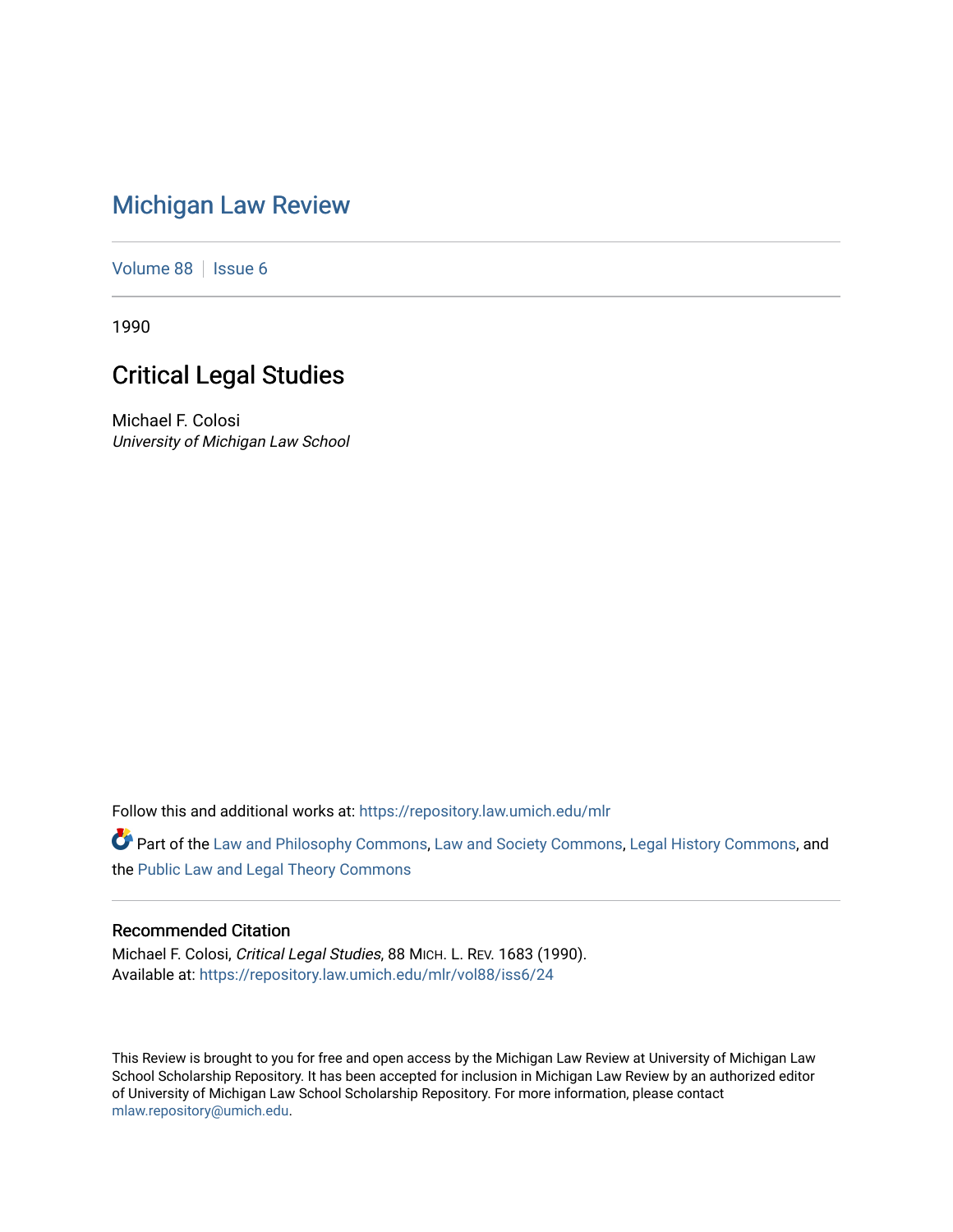CRITICAL LEGAL STUDIES. Edited by *Allan C. Hutchinson.* Totowa, New Jersey: Rowman & Littlefield. 1989. Pp. vii, 348. Cloth, \$45.95; paper, \$22.50.

Critical Legal Studies (CLS) is here to stay and, for better or worse, with a new anthology edited by Allan Hutchinson,<sup>1</sup> the movement takes an important step: CLS has entered the realm of the textbook-worthy. From the ever-expanding body of CLS literature, Hutchinson selected nineteen pieces as "many people's view of the best/most representative/significant/helpful/etc. work in CLS" (p. vii). The scholars he includes are Roberto Unger, Duncan Kennedy, Catharine MacKinnon, Robert Gordon, Morton Horowitz, Alan Freeman, Elizabeth Mensch, Mark Tushnet, Gerald Frug, Clare Dalton, Mark Kelman, Karl Klare, Frances Olsen, Richard Abel, William Simon, Peter Gabel, and Paul Harris. This litany brings together many of the most revered figures in CLS, and edited versions of some of their most interesting work appear in the collection. Even the most well-read CLS disciples are likely to find some great pieces which they had previously overlooked.2

Hutchinson edited and organized the excerpts around topics to make them more accessible to the mainstream. 3 In Part I, *Toward Critical Theory,* Hutchinson seeks to introduce the intellectual framework for Critical thinking.4 Part II, *Tracking History,* then considers the CLS approach to legal history in three pieces which criticize the preexisting mindset of traditional scholars.<sup>5</sup> In Part III, *Confronting Contradiction,* Hutchinson groups together Kennedy's assertion of the "fundamental contradiction" and two other excerpts investigating the

<sup>1.</sup> Allan C. Hutchinson is a professor of law at Osgoode Hall Law School, York University, Toronto. Professor Hutchinson is the author of numerous critical pieces and is a self-proclaimed proponent of the CLS movement.

<sup>2.</sup> This book notice does not intend to add to the endless fray about the value or lack thereof in CLS material: no serious legal thinker can continue to ignore the CLS movement.

<sup>3.</sup> Because this imposition of structure is conventional and subjective, it would be easy to question, but Hutchinson addresses this problem in the preface, calling it "defensible and illuminating." P. vii.

<sup>4.</sup> Part I includes three excerpts: Roberto Unger's *Liberal Political Theory* (attacking traditional liberalism and suggesting an alternative based on altruism) (pp. 15-35), Duncan Kennedy's *Form and Substance in Private Law Adjudication* (exposing the contradiction between individualism and altruism in contemporary legal thought) (pp. 36-55), and Catharine MacKinnon's *Feminism, Marxism, Method, and the State: Toward Feminist Jurisprudence* (indicting both liberalism and Marxism for their failures to address feminist concerns) (pp. 56-76).

<sup>5.</sup> The three excerpts are Alan Freeman's *Legitimizing Racial Discrimination Through Antidiscrimination Law: A Critical Review of Supreme Court Doctrine* (attacking common notions about the civil rights movement) (pp. 120-36), Robert Gordon's *Critical Legal Histories* (surveying critical approaches to legal history in a broad theoretical framework) (pp. 79-103), and Morton Horowitz's *The Triumph of Contract* (challenging prevalent assumptions about the development of contract doctrine) (pp. 104-19).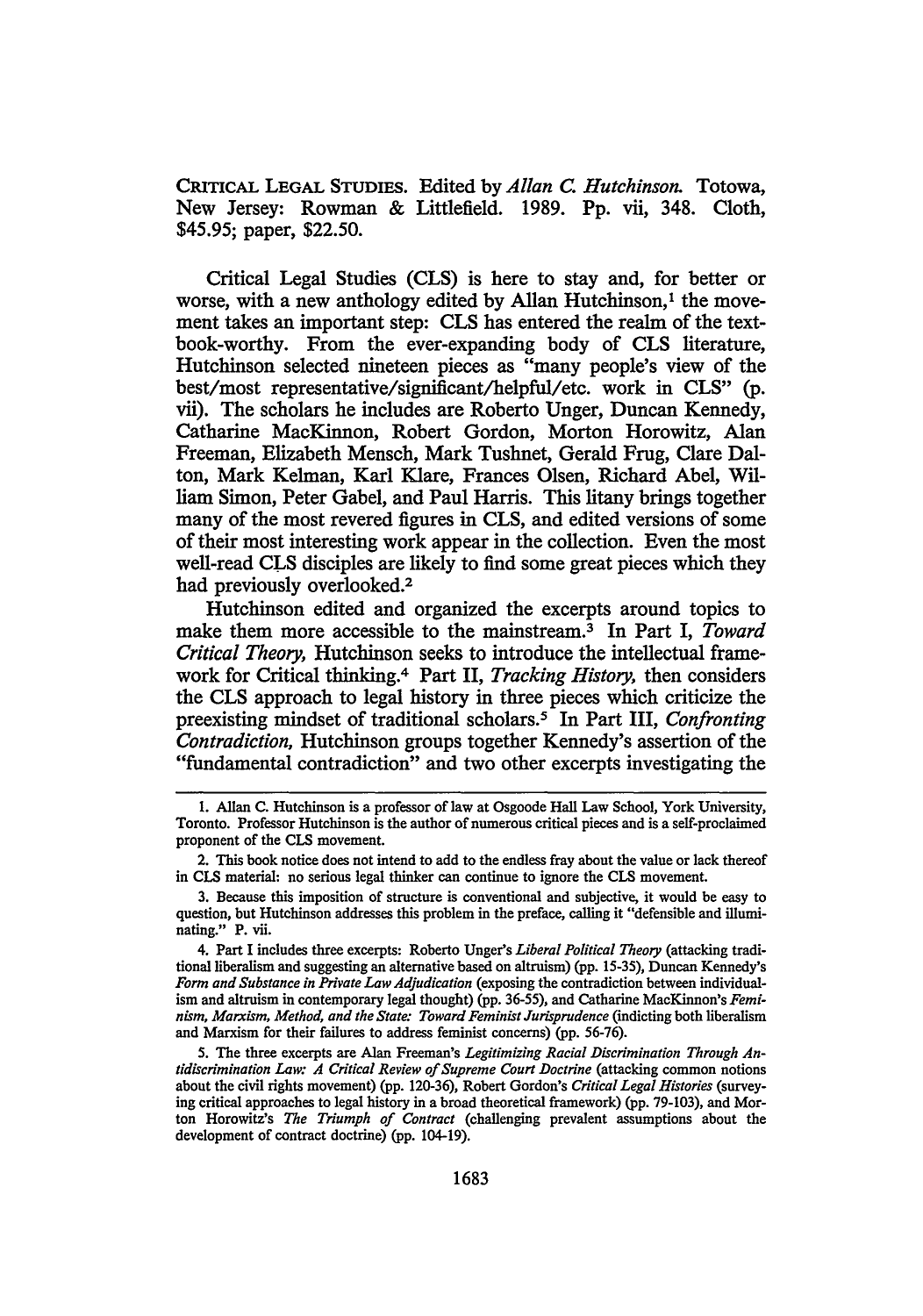ramifications of this theory in practice.<sup>6</sup> Hutchinson's fourth grouping, *Beyond Rationality,* offers alternatives to the Rationalist tradition of legal and political philosophy, relying heavily on deconstruction, particularly Kelman's version, called "trashing."7 Part V, *On Ideology,* argues the proposition that CLS scholars need to identify and reconsider the interests on which traditional ideology is based. 8 Finally, Part VI, *Toward a Critical Practice,* offers several proposals for converting CLS theory into actual practical involvement.<sup>9</sup>

While the collection's structure and accessibility are merits for a textbook, one central concern remains: the very notion of a CLS textbook raises the specter of institutionalization. The reduction of the literature of a radical movement to a mainstream digest poses a real threat to the continuing viability of CLS. As Peter Gabel and Duncan Kennedy point out, assimilation into the academy can result in CLS scholars losing control over their own ideas, especially their radical components. 10 To illustrate this, Gabel and Kennedy use a metaphor borrowed from the film *Invasion of the Body Snatchers.* In the cinematic version of the metaphor, aliens duplicate human bodies, kill the originals, and use the reproductions for alien purposes; in the metaphor's CLS context, the members of the legal academy invade radical ideas, discard the original conceptions, and recast the arguments to

7. Part IV begins with Gerald Frug's *The Ideology of Bureaucracy in American Law,* which relies heavily on Derrida's deconstructive methods. Pp. 181-94. The deconstructive critique continues in Clare Dalton's *An Essay in the Deconstruction of Contract Doctrine.* Pp. 195-208. The third piece, Mark Kelman's *Trashing,* is the standard articulation of CLS' linguistic and philosophical approach of the CLS movement. Pp. 209~25.

8: The excerpt from Karl Klare's *Judicial Deradicalization of the Wagner Act and the Origins of Modem Legal Consciousness, 1937-1941* (pp. 229-55) laments the judiciary's failure to respond to the radical potential of the labor movement which culminated in the Wagner Act. Frances Olsen, in *The Family and the Market: A Study of Ideology and Legal Reform* (pp. 256-72), investigates the appropriate roles for family-based and market-based approaches in improving women's status in society. Lastly, Richard Abel's *A Critique of American Tort Law* (pp. 273-88) applies nee-Marxist theory to tort damage calculations and recommends a socialist response to conventional methods.

9. William Simon's *Visions of Practice in Legal Thought* looks to the traditional visions of the legal profession and advocates a more radical level of personal and professional commitment. Pp. 292-302. Peter Gabel and Paul Harris offer practical day-to-day methods for empowering litigants in *Building Power and Breaking Images: Critical Legal Theory and the Practice of Law.*  Pp. 303-22. The collection concludes, as it began, with Unger, and a chapter from his book, *The Critical Legal Studies Movement.* Pp. 323-43.

10. Gabel & Kennedy, *Roll Over Beethoven,* 36 STAN. L. REV. 1 (1984).

<sup>6.</sup> The "fundamental contradiction" is a central assertion of Duncan Kennedy's work. He defines it, in a nutshell, as the assertion that "most participants in American legal culture believe that the goal of individual freedom is at the same time dependent on and incompatible with the communal coercive action that is necessary to achieve it." P. 139. Hutchinson's Part III includes an excerpt of the article in which Kennedy proposed it, *The Structure of Blackstone's Commentaries* (pp. 139-47), as well as Mensch's *Contract as Ideology* (pointing out the contradictions inherent in the principle of "free" contract) (pp. 148-56), and Tushnet's *Following The Rules Laid Down: A Critique of Interpretivism and Neutral Principles* (investigating the contradictions inherent in traditional doctrines of constitutional interpretation) (pp. 157-78).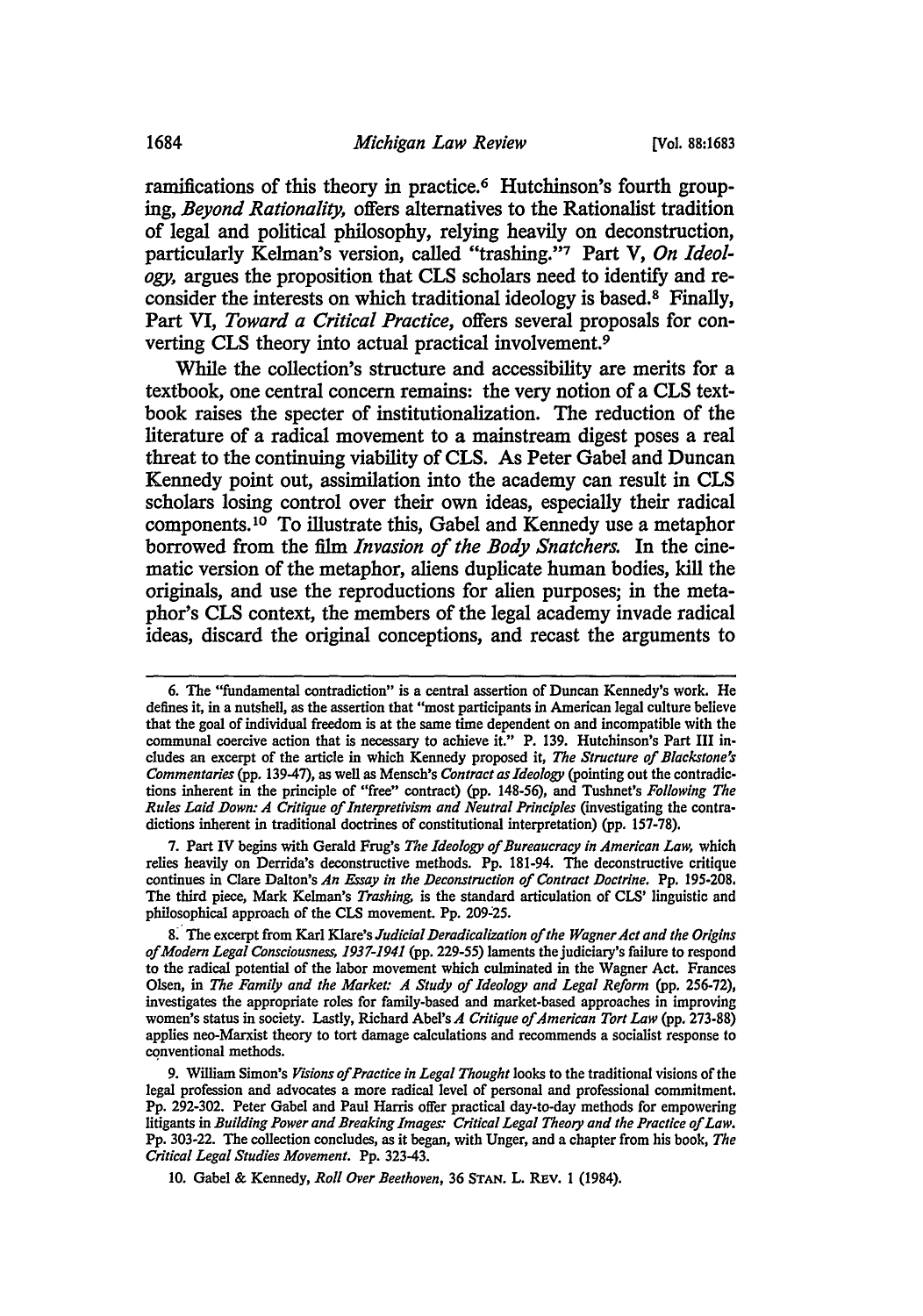support some mainstream use.<sup>11</sup> If this concern is well founded, Hutchinson's anthology might not be a great step forward for the CLS movement as much as a means of hastening its institutionalization.

Perhaps the most disturbing aspect of the book is that Hutchinson does not address this issue. Rather than making radical editorial moves, he caters to conventional tastes, diluting the radicalism of the pieces included and the movement at large. The resulting collection not only fails to offer any new approach, but it also omits much of the most linguistically and structurally innovative CLS work currently available. 12 Yet the final product, an insider's view of the "best" work in CLS reduced to an accessible format, cries out to be used as a textbook in CLS 101.

Does CLS need such a work to come from its own ranks and with the imprimatur of one of its leading proponents? Hutchinson himself appears to answer that question in the negative, 13 yet continues the project anyway. To make matters worse, his editorial style actually ignores primary CLS assertions, contributing further to the anthology's institutionalization of the movement.

For example, one of the major themes running through CLS thinking — and many of the works in this collection — is the importance of collapsing the distinction between law and other elements of society . 14 According to this tenet, law and society are not separate entities but interact constantly and shape each other. Unfortunately, Hutchinson, as a by-product of his editorial decisions, reinforces what he purports to attack. He gives the legal community a collection consisting almost

<sup>11.</sup> Kennedy's solution to "idea snatching'' is to recant his propositions after they have finished their useful radical lives and before they can be corrupted. By rejecting his own ideas, he ensures that their mainsteam corruptions cannot claim the weight of his endorsement. *See, e.g., id.* at 15-17 (recanting the "fundamental contradiction"); *cf.* Kennedy, *supra* note 6.

<sup>12.</sup> Many CLS writers have tried to change standard conceptions of legal writing by adopting modernist literary techniques. *See, e.g.,* Hutchinson, *Indiana Dworkin and the Temple of Doom*  (Book Review), 96 YALE L.J. 637 (1987) (this review of Ronald Dworkin's *Law's Empire* is an example of modernism in Hutchinson's own work); *see generally* Luban, *Legal Modernism,* 84 MlCH. L. REV. 1656 (1986) (advocating that the CLS movement can be considered the legal counterpart of the modernist movement in other fields).

Hutchinson includes no examples of this writing in the collection. Not even Gabel and Kennedy's famous and influential dialogue, *Roll Over Beethoven,* is included. Gabel & Kennedy, *supra* note 10. Of course it would be difficult to find a place for such work in an anthology like Hutchinson's, since Kennedy's comments explicitly reject any attempt at institutionalization.

<sup>13. &</sup>quot;CLS must strive to dwell on the threshold [of the pluralistic legal academy]; it must decline any invitation to step inside as well as resist the temptation to withdraw to the political wilderness of resigned irrelevance." P. 9. Apparently Hutchinson believes that producing a CLS treatise is not "stepping inside" the system, but he fails to justify that belief. Hutchinson also states: "The difficulty is to develop a professional modus vivendi that works within the system by allowing the radical to function as a lawyer, but does not become captive to the very system it strives to overcome." P. 289 (Hutchinson's preface to the collection's final section on building a critical practice). This collection has become captive to the system in its most fundamental approach.

<sup>14.</sup> Pp. 95-97 (Gordon, *Critical Legal Histories).* Actually, the attack may be better characterized: does law exist independently at all, and, if so, in what form?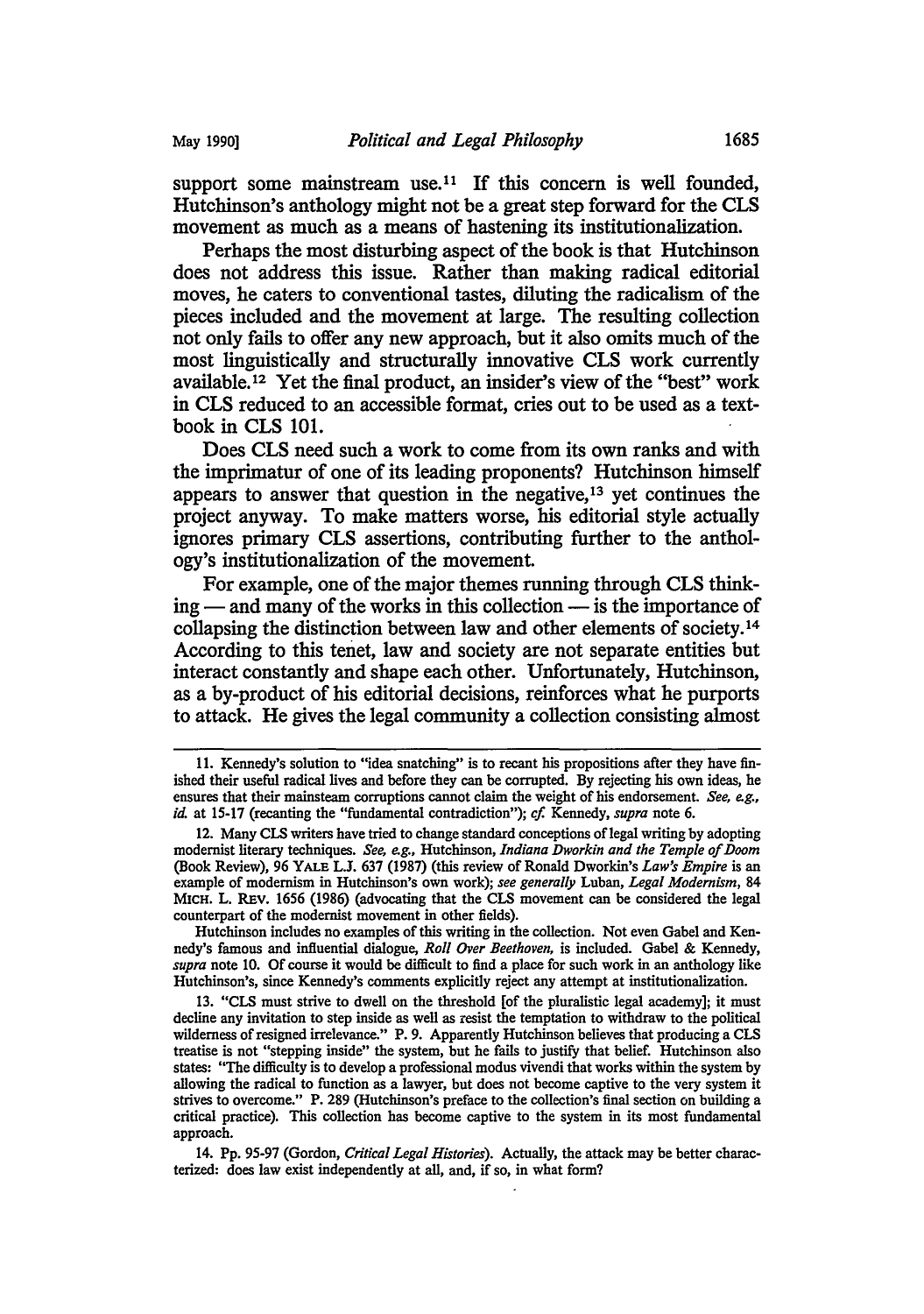exclusively of law review articles<sup>15</sup> written by law professors<sup>16</sup> about legal thought. This editorial decision hardly serves to blur the law/ society distinction and instead validates the elitism which CLS challenges.

Certainly it is possible to imagine alternatives. Hutchinson himself lists philosophers, linguists, economists, and other theorists among the important influences on the CLS movement.17 Yet the work of these scholars does not appear in the collection and there is no justification for the omission. If anything; it is probable that the students and "legal" scholars most likely to read Hutchinson's collection are less familiar with these other important thinkers than with the included writers. Juxtaposing Gerald Frug's article with a piece from Jacques Derrida would not only make both works richer and more comprehensible, 18 it would also allow the editor to promote the CLS project of blurring the distinctions between traditionally different academic disciplines. Furthermore, potential users without traditional legal training (in keeping with the Derrida example, perhaps literary theorists) could read the collection and see connections between areas of knowledge familiar to them and the critical insights of the legal writers.

Another disturbing aspect of Hutchinson's editing is the demographic similarity between the scholars represented in this collection and the general makeup of the legal academy. If one goal of the CLS movement is to build an unalienated political consciousness by increasing people's understanding of their personal and political power (p. 304), the editing of this collection does little to further that goal.

Of 19 selections, only four are written by women, 19 a particularly low number for a movement that prides itself on its anti-discriminatory and empowering philosophy.2° Furthermore, three of these four excerpts deal explicitly with family law and the role of women in soci-

18. Frug's excerpt relies heavily on Derridean theories of deconstruction and he uses Der· rida's term "dangerous supplement" to analyze the relationship between subjectivity and objectivity. P. 186 (citing J. DERRIDA, ON GRAMMATOLOGY 141-64 (1976)).

<sup>15.</sup> Of 19 articles, only four are not taken from legal periodicals: Unger's *Liberal Political Theory,* MacKinnon's *Feminism, Marxism, Method. and the State: Toward Feminist Jurisprudence,* Horowitz's *The Triumph of Contract,* and linger's *The Critical Legal Studies Movement.*  Actually, Unger's work appeared in the *Harvard Law Review* before publication as a book. Only MacKinnon's piece, excerpted from *Signs: Journal of Women in Culture and Society,* was taken from a non-law journal.

<sup>16.</sup> Once again, the only exception is Morton Horowitz, a historian so long identified with the legal academy as to have all but attained membership in that exclusive group.

<sup>17.</sup> Adorno, Horkheimer, Marcuse, Foucault, Derrida, and Habermas are some of the schol· ars Hutchinson mentions. P. 10, n.12. Undoubtedly, he could have included many others.

<sup>19.</sup> Dalton, *An Essay in the Deconstruction of Contract Doctrine* (p. 195); MacKinnon, *Femi· nism, Marxism, Method, and the State: Toward Feminist Jurisprudence* (p. 56); Mensch, *Contract as Ideology* (p. 148); Olsen, *The Family and the Market: A Study of Ideology and Legal Reform*  (p. 256).

<sup>20.</sup> There is a popular conception that most CLS scholars are white male law professors teaching at prestigious law schools. Hutchinson does little to dispel that myth: women and minorities are poorly represented in this collection. The omission of many important minority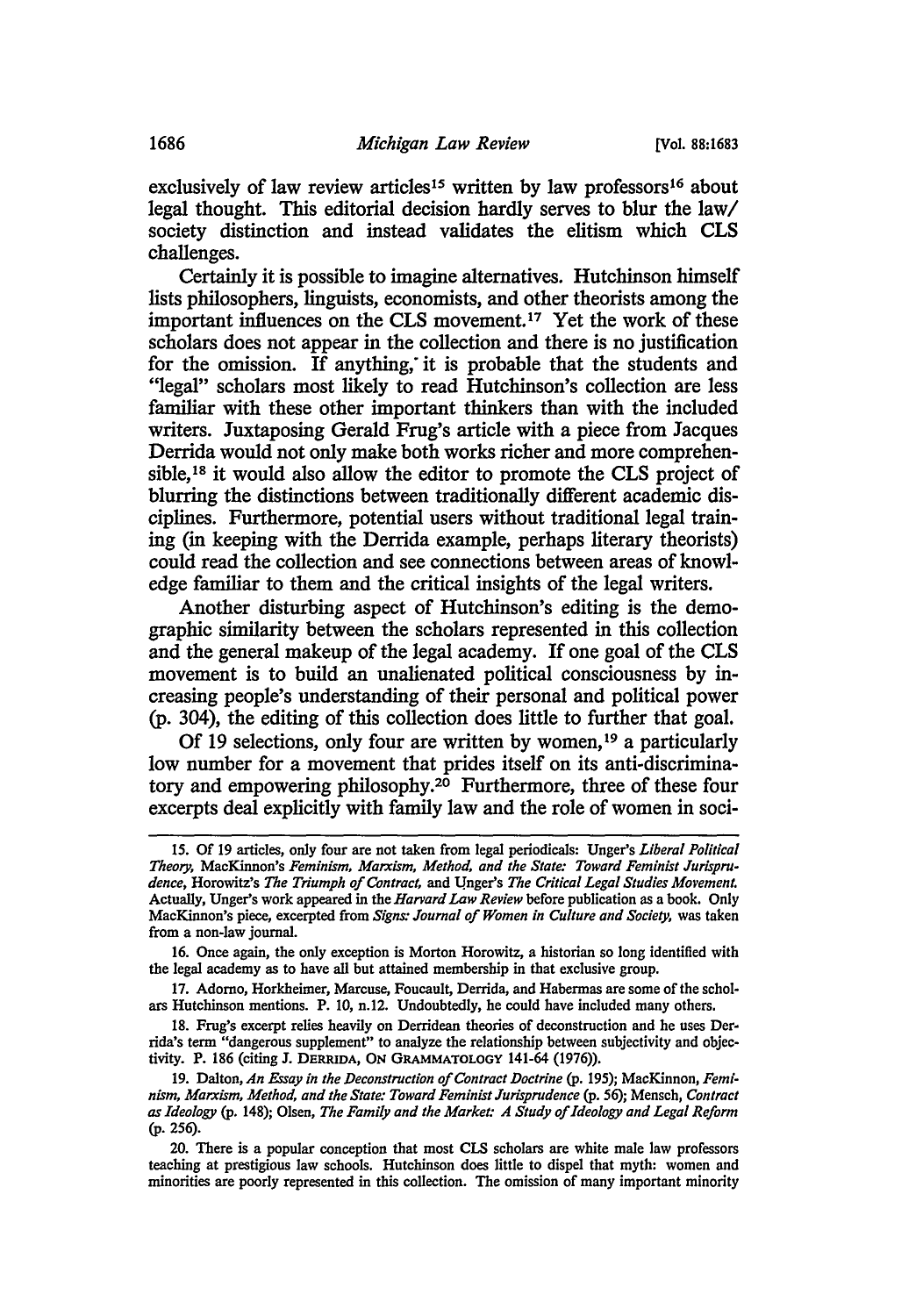ety, traditionally "feminist" topics.21

The message lurking behind the editing is subtle, yet extremely important: the major contribution of women to CLS is their feminist perspective.22 By this implication, Hutchinson does not offer a progressive or empowering editorial perspective but merely another form of institutionalization. While it is true that most collections contain some element of stereotyping, an editor with the mind and radical sensibilities of Allan Hutchinson must be held to a higher standard.

Hutchinson's editorial work is hardly radical, but this is not to say that the resulting collection is not a very good and important book, one that is likely to change many readers' perceptions of law. Because the articles themselves, like much of CLS, need to be read, the book easily stands on their strengths alone. Hutchinson, like any editor, does make some technical mistakes, but they occasionally create inadvertent humor.23 Although *Critical Legal Studies* does co-opt the

scholars, including Derrick Bell, Patricia Williams, and Mari Matsuda, to name a few, denigrates the value of (and interest in) their work.

Interestingly, both minority and feminist radicals have attacked much of the CLS program for failing to address demographic interests. *See, e.g.,* MacKinnon, *Feminism, Marxism, Method, and the State: Toward Feminist Jurisprudence* (rejecting nee-Marxist theory as well as liberal theory for failing to account for gender concerns adequately). P. 56. Kennedy's recantation of the critique of rights in *Roll Over Beethoven* can be seen, in part, as a response to these scholars. Gabel & Kennedy, *supra* note 10, at 36-41.

21. MacKinnon's *Feminism, Marxism, Method, and the State: Toward Feminist Jurisprudence* questions the assumptions of mainstream male-oriented thinking; Dalton's *An Essay in the Deconstruction of Contract Doctrine* reassesses cohabitation contracts; and Olsen's *The Family and the Market: A Study of Ideology and Legal Reform* investigates the appropriate relation between market-based and family-based approaches in remedying gender dichotomy. All three are first rate, thought-provoking excerpts worthy of inclusion in any collection, but they also focus primarily on the role of women in society. Only Mensch's *Contract as Ideology* represents women in CLS writing about topics not traditionally related to gender.

22. It should be noted that this criticism of the limitation of women scholars to the role of feminist is directed at Hutchinson as editor, not at the particular women excerpted. While each individual writer freely follows her own views in her work, Hutchinson has chosen, from a vast literature of legal scholarship by women, to include a large number of gender-related pieces.

23. My personal favorites are the mistakes in the very first footnote. Hutchinson not only gets the page of the article cited wrong, but also calls Paul Carrington by the name John. P. 10 (citing Carrington, *Of Law and the River,* 34 J. LEGAL EDUC. 222 (1984)). This is particularly humorous given Carrington's response to Robert Gordon's letter in correspondence criticizing the article cited: "So I can elate a bit [at not being ignored], along with the politicians *who ask only that their name be spelled correctly."* Correspondence, "Of Law and the River," and of *Nihilism and Academic Freedom,* 35 J. LEGAL EDUC. 1, 10 (1985) (emphasis added).

Unfortunately, the reader soon tires of technical mistakes in editing. Hutchinson gives no information on the methods he used to choose which footnotes to include, and in some cases the omissions are glaring and the inclusions are useless. To make matters worse, the footnotes included are sometimes misnumbered and even inconsistent with the numbers in the edited text. *See, e.g.,* Kennedy, *Form and Substance in Private Law Adjudication,* n.80 (or is it 86?). P. 42.